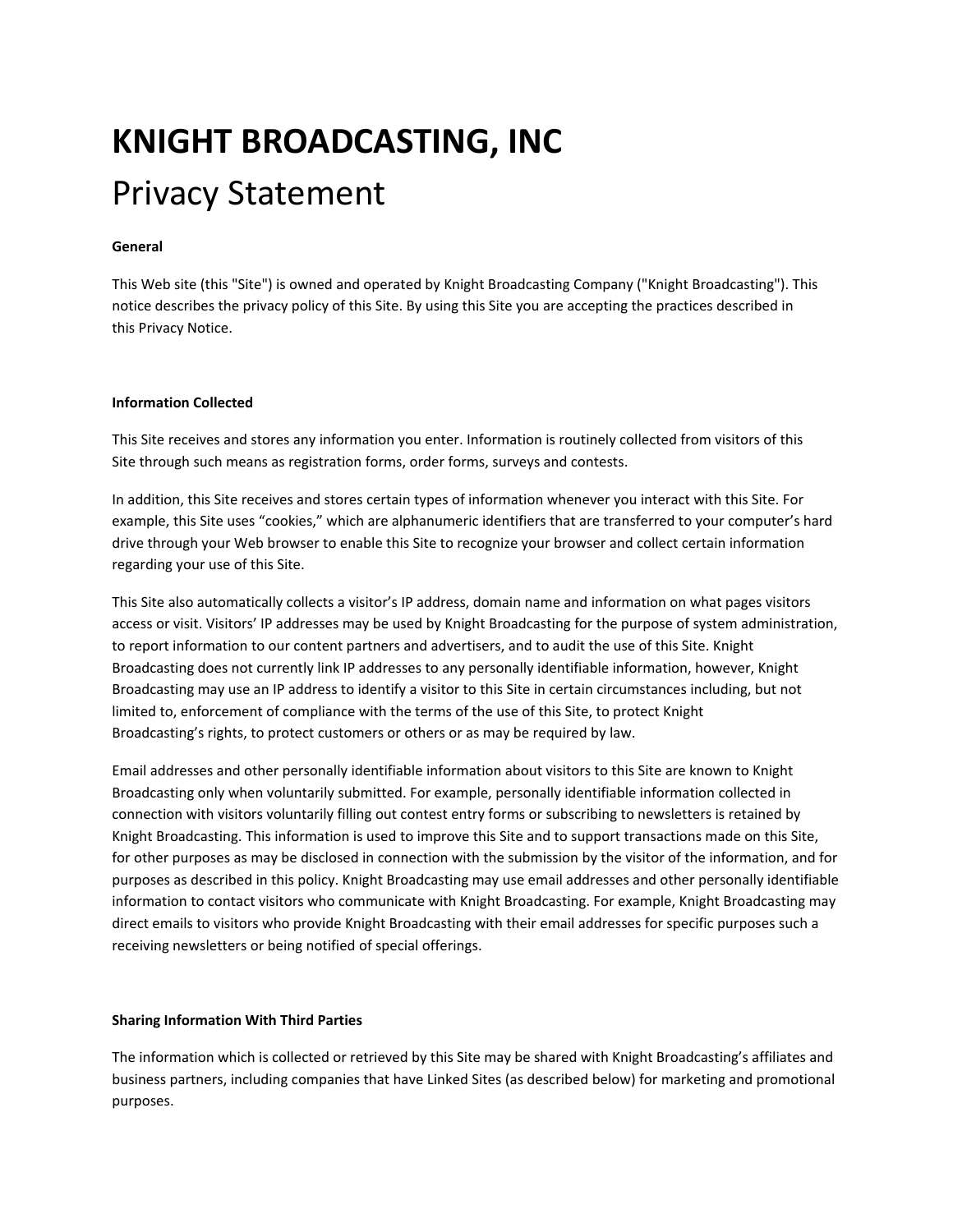In addition this Site may engage other companies and individuals to perform certain functions on its behalf. These companies and individuals have access to your information as needed to perform their functions but may not use it for other purposes.

This Site may also disclose visitor information in special cases when there is reason to believe that disclosing this information is necessary to identify, contact or bring legal action against a visitor who may cause injury to or interfere with Knight Broadcasting's rights or property or another person or entity's rights or property. Knight Broadcasting may also disclose visitor information when required by law.

Knight Broadcasting may sell or buy radio stations or assets. In such transactions, customer information, including information gathered through this Site is generally one of the business assets which will be transferred. Also, in the event that Knight Broadcasting, or substantially all of its assets are acquired, information collected through this Site will be one of the assets which is transferred to the new owner.

#### **Advertisers and Sponsors of this Site**

This Site also sells space on this Site to various advertisers and sponsors. These third parties may also use cookies for such things as online profiling. Online profiling is the practice of aggregating information about consumers' interests, gathered primarily by tracking their movement online and using the resulting consumer profiles to deliver targeted advertisements. Knight Broadcasting does not track, monitor or control what information is collected or how these advertisers and sponsors use the information which they collect.

#### **Links to Other Sites**

If visitors of this Site link to another web site (the "Linked Site") through this Site, the Linked Site's privacy policy will control the collection and use of information and data for any activity performed on the Linked Site. Knight Broadcasting is not responsible for any Linked Site's content or privacy policies. These Linked Sites may automatically collect data on visitors of the Linked Site or solicit and share personal information on visitors in a manner that is different than described in this policy notice. The Linked Sites are for your convenience only and you access them at your own risk.

#### **Opt‐Out Policy**

Should you wish to stop receiving email, update or change your personal information or request that Knight Broadcasting remove your personal data from this Site, you should submit your request by mail to Knight Broadcasting Company, 1693 Mission Drive, Suite D202, Solvang, CA 93463. Knight Broadcasting will process the request in a timely and reasonably commercial manner. Notwithstanding the foregoing, Knight Broadcasting is not responsible for any errors in transmission, processing or otherwise relating to such request. You should review the opt‐out policies of the Linked Sites to determine the specific procedure for opting‐out of such Linked Sites.